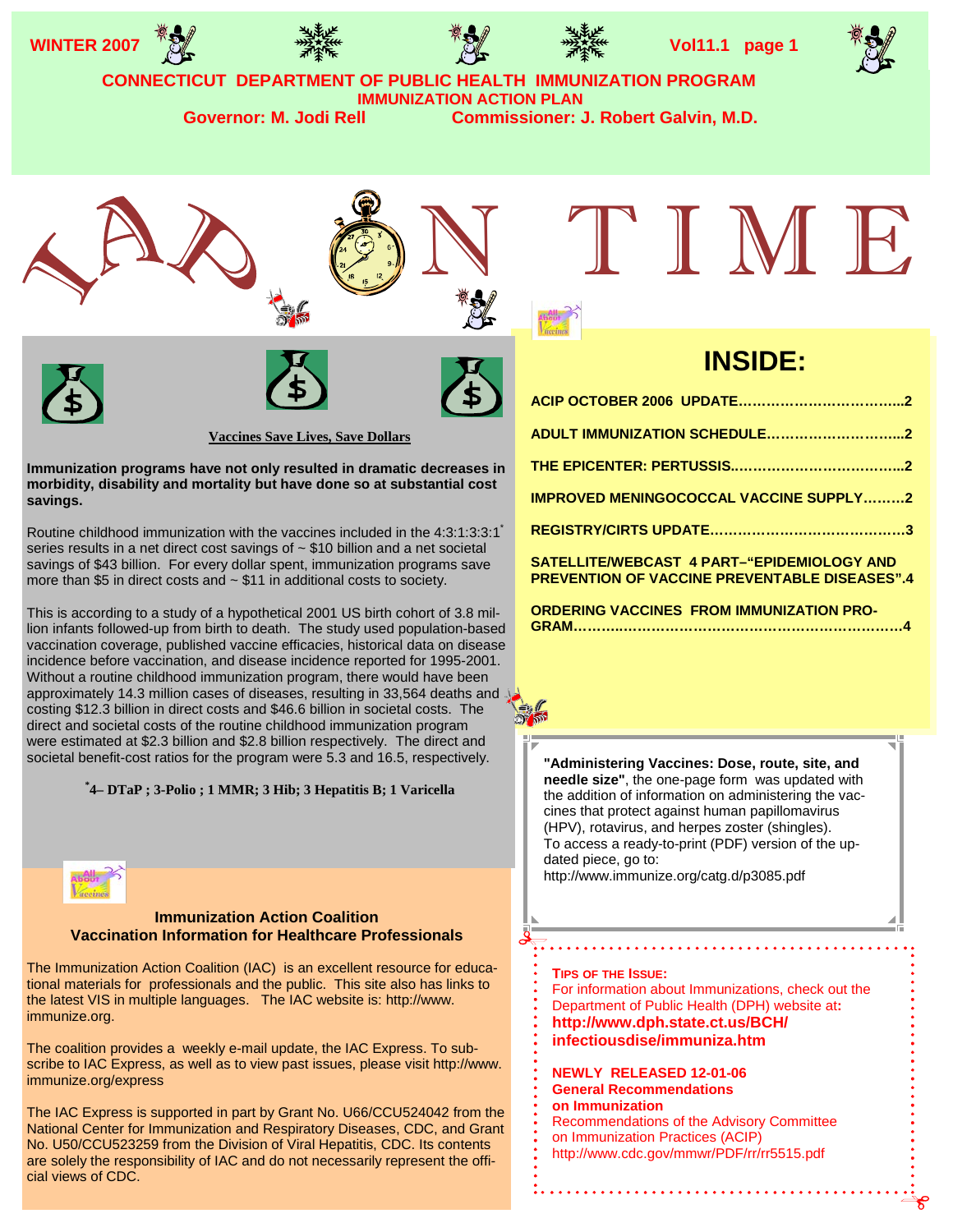**WINTER 2007 Vol 11.1 page 2**

#### ACIP UPDATE OCTOBER 2006

The Advisory Committee on Immunization Practices (ACIP) voted on October 25, 2006 to recommend a newly licensed zoster vaccine, Zostavax manufactured by Merck, to protect against shingles for all people aged 60 and older, including those who have had a previous episode of shingles.

"Vaccines aren't just for kids anymore—and this vaccine represents an important medical breakthrough aimed at improving health in older people," said Dr. Anne Schuchat, assistant surgeon general and director of CDC's National Center for Immunization and Respiratory Diseases. "These vaccine recommendations address a health problem for people aged 60 and older. It has been tested and has been found to be safe and effective in providing protection against shingles and associated chronic pain."

Zostavax, the only zoster vaccine on the market, was studied in approximately 38,000 individuals throughout the United States who were aged 60 years and older. Half received the vaccine and half received a placebo. Study participants were followed for an average of three years to see if they developed shingles and, if they did, how long the pain lasted. Zostavax reduced the occurrence of shingles by about 50 percent and post herpetic neuralgia (pain persisting after an episode of shingles) by 67 percent.

> NEXT SCHEDULED ACIP MEETING February 21-22, 2007 Agenda not available at press time.

 **Vaccine Formulation UPDATED ADULT IMMUNIZATION SCHEDULE To obtain a copy of the 2007 adult immunization schedule:** http:// www.cdc.gov/NIP/recs/adult-schedule.htm#print

> **Improved Supply of Meningococcal Conjugate Vaccine, Recommendation to Resume Vaccination of Children Aged 11--12 Years**

> In May 2006, CDC, in consultation with ACIP, the American Academy of Pediatrics, American Academy of Family Physicians, American College Health Association, and Society for Adolescent Medicine, recommended deferral of MCV4 vaccination of children aged 11--12 years in response to vaccine supply limitations. Sanofi Pasteur now reports that limitations in the MCV4 supply have been resolved. Therefore, CDC recommends resuming routine vaccination for all recommended groups according to ACIP recommendations, including children aged 11--12 years and, if not previously vaccinated with MCV4, of adolescents at high-school entry (at approximately age 15 years), of college freshmen living in dormitories, and of other persons at increased risk for meningococcal disease. Where possible, providers who deferred vaccination of children aged 11--12 years should recall those patients for vaccination.

Providers receiving State supplied vaccine can now resume vaccinating the following cohorts with publicly supplied vaccine, regardless of health insurance status:

- $\Rightarrow$  11-12 year olds
- $\Rightarrow$  College freshmen living in dormitories and high school seniors, as they get accepted to college

In addition, providers can resume catch-up vaccination of VFC-eligible high school enterers (14-15 year olds). Unfortunately, there is insufficient funding to be able to provide vaccine for all 14-15 year olds.

VFC eligibility criteria is defined as follows: (a) Medicaid enrolled; (b) NO health insurance; (c) American Indian or Alaskan native. Those individuals who are underinsured (have health insurance that does not fully cover immunizations) can be referred to a Federally Qualified Health Center (FQHC) to be immunized with VFC-supplied vaccine.



#### **PERTUSSIS**

The Immunization program has been receiving an increasing number of reports of pertussis disease. Below is a short review of the clinical course of the disease, laboratory testing and diagnosis , treatment and immunization schedule.

DISEASE

Pertussis, or whooping cough , is a highly infectious disease caused by the bacterium, *Bordetella pertussis*. The incubation is commonly 7-10 days. The clinical course of the disease is often as follows: catarrhal stage 1-2 weeks of a runny nose with an intermittent non-productive cough. Symptoms are similar to an upper respiratory illness.

Paroxysmal stage – Paroxysmal coughing episodes that are continuous, without inspiration. The paroxysmal coughing is often followed by a characteristic whoop and/or post-tussive vomiting. This lasts for several weeks. Fever is absent or minimal. In the convalescent stage symptoms wane over weeks to months.

#### LABORATORY CONFIRMATION

**Nasopharynx aspirate or swab obtained for culture from the posterior nasopharynx is the preferred test method**. Swabs from the throat and anterior nasal passage have unacceptably low rates of recovery of the bacterium.

DFA testing of the nasopharynx should only be used as an adjunct to culture because of the low sensitivity and variable specificity. Several commercial laboratories offer pertussis cultures. In addition, collection kits can be obtained from the DPH laboratory at (860) 509-8501. Cost for the culture and DFA test is \$31.50.

PCR testing is not standardized among laboratories. Correlation of PCR results and disease are not well established.

Serology - Results of serologic testing are difficult to interpret without having a serologic test that is validated to have levels that correlate with active disease. There is only one serologic test that has been validated, and that is a limited availability, non-commercial test performed and validated by the Massachusetts Health Department. **In general, serologic testing from commercial sources should not be relied on for diagnosis and case confirmation at this time.** 

#### TREATMENT

Infants younger than six months often require hospitalization for supportive care. Antimicrobial agents given during the catarrhal stage may ameliorate the disease. After the cough is established, the agents may have no effect on the course of the illness but are recommended to limit the spread of organisms to others.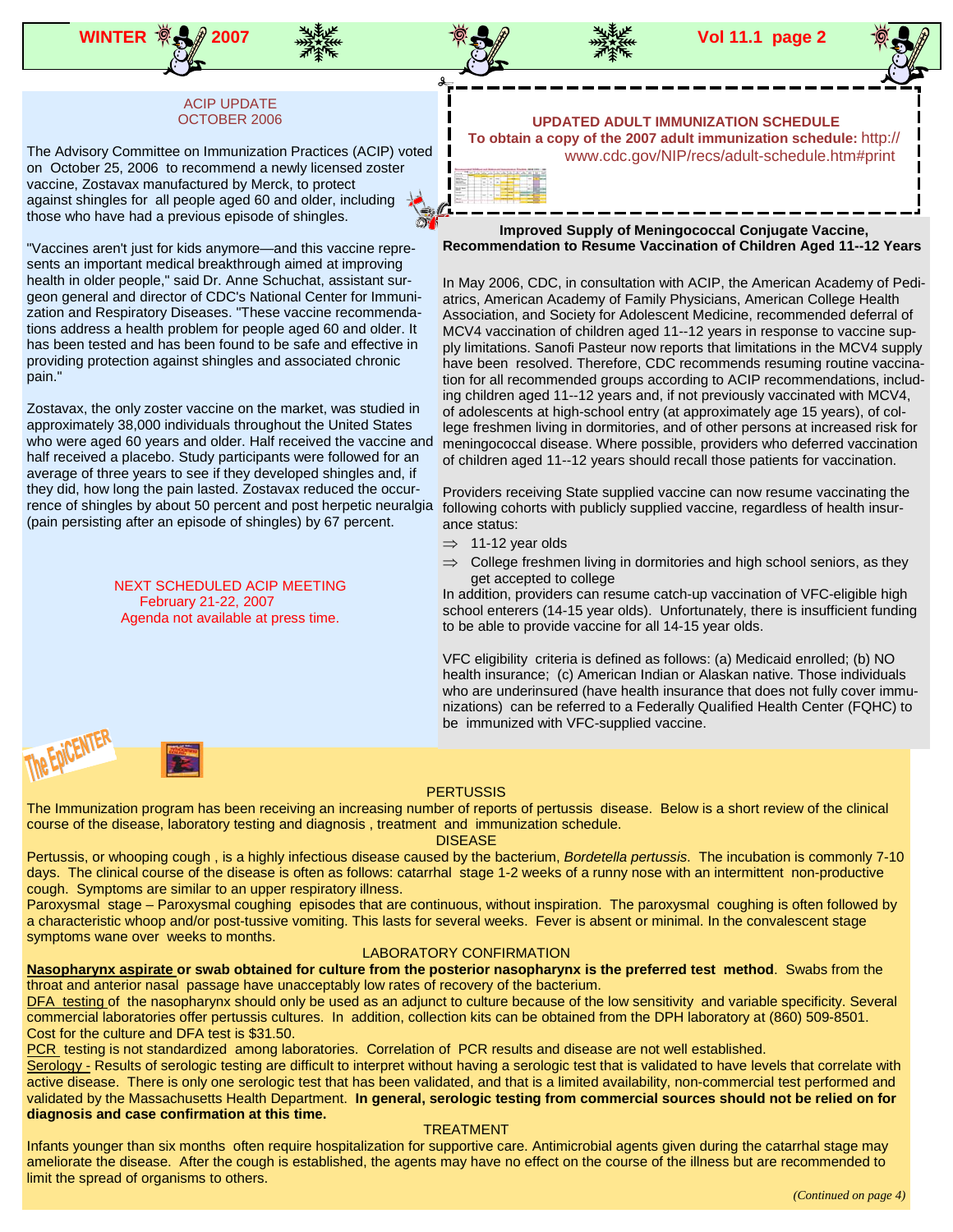



# Rates are

The immunization rates for children born in 2003 have been sent to individual pediatric and family practices. Rates were determined from children enrolled in the CT Immunization Registry and Tracking System (CIRTS), which accounts for 84% of all children born in the state of CT in 2003.

### **Immunization Status on 2nd Birthday of Children Enrolled in CIRTS**

| <b>Schedule</b><br>$4,3,1,3,3,1*$ | Not up-to-date<br>In CIRTS | Up-to-date in CIRTS<br># | %   | Total # in<br><b>CIRTS</b> |
|-----------------------------------|----------------------------|--------------------------|-----|----------------------------|
| *2000 Birth Cohort                | 8520                       | 25,591                   | 75% | 34,111                     |
| 2001 Birth Cohort                 | 8678                       | 26,141                   | 75% | 34,819                     |
| 2002 Birth Cohort                 | 9050                       | 26,609                   | 75% | 35,659                     |
| 2003 Birth Cohort                 | 6243                       | 29,686                   | 83% | 35,929                     |

**Schedule 4,3,1,3,3,1:** 4 DTaP, 3 IPV, 1 MMR on/after 12 months, 3 Hib, 3 Hep B,

1 Varicella on/after 12 months

\* Due to the DTaP shortage in 2001, up to a 6 months grace period after age 2 on DTaP #4 was given



#### **CIRTS vs. National Immunization Survey (NIS)**

| <b>CIRTS Data</b><br>(children born Jan-Dec 2003)       | 83% | <b>CIRTS</b> statewide-computerized registry that<br>maintains immunization records on children up to six |
|---------------------------------------------------------|-----|-----------------------------------------------------------------------------------------------------------|
| NIS Data for CT<br>(Children born Feb 2002-July<br>2004 | 82% | NIS a large on-going telephone sample survey of<br>immunization coverage among pre-school age<br>children |

**Schedule 4,3,1,3,3,1:** 4 DTaP, 3 IPV, 1 MMR on/after 12 months, 3 Hib, 3 Hep B,

1 Varicella on/after 12 months

#### **2005 National Immunization Survey (NIS) Results**

Results of CDC's 2005 NIS were released in September 2006. Major findings are:

- Vaccination coverage for U.S. children aged 19-35 months (born February 2002 July 2004) remained at or near all-time high levels. Coverage levels varied substantially among states ranging from a high of 90.7% for Massachusetts to a low of 62.9% for Vermont.
- The **national coverage rate** for the 4:3:1:3:3:1 series was **76.1%.**
- Coverage rates for the 4:3:1:3:3:1 series did not vary significantly by race/ethnicity. Rates ranged from 76% to 79% for blacks, whites, Asians and Hispanics.
- **PCV coverage increased** from the previous year from 73.2% to 82.8% for >= 3 doses and from  $43.4\%$  to  $53.7\%$  for  $\geq 4$  doses. (91.0% for 3 doses and 70.9% for 4 doses for CT)
- Coverage for one or more doses of **MMR decreased** from 93% to 91.5%. (95.2% for CT)

The NIS is being expanded to assess coverage for recommended vaccines received by children aged 13 – 17 years, including MCV4, Tdap and HPV vaccines. For more information see the MMWR article at: http://www.cdc.gov/mmwr/preview/mmwrhtml/mm5536a2.htm.



**Local IAP Coordinators Bridgeport**  Maritza Rosado (203)372-5503

> **Danbury**  Irene Litwak (203) 730-5240

> **East Hartford**  Sandra Ribeiro (860) 291-7390

**Hartford**  Leticia Marulanda (860) 547-1426 X7033

**Ledgelight**  Janice Loomis (860)447-2060 x110

> **Meriden**  Kate Baker (203) 630-4251

**Naugatuck Valley**  Elizabeth Green (203) 881-3255

**New Britain**  Ramona Anderson (860) 612-2777

**New Haven**  Jennifer Hall (203) 946-7097

**Northeast District**  Danielle DaSilva (860) 928-6541 X2013

> **Norwalk**  Pam Bates (203) 854-7728

> **Stamford**  Cinthia Vera (203) 977-5098

**Torrington**  Sue Sawula (860) 489-0436

**Waterbury**  Randy York (203) 346-3907

**West Haven**  Betty Murphy (203) 937-3665

**Windham**  Karin Davis (860) 423-4534

**Other areas**  Johanna Castaneda (860)509-7241